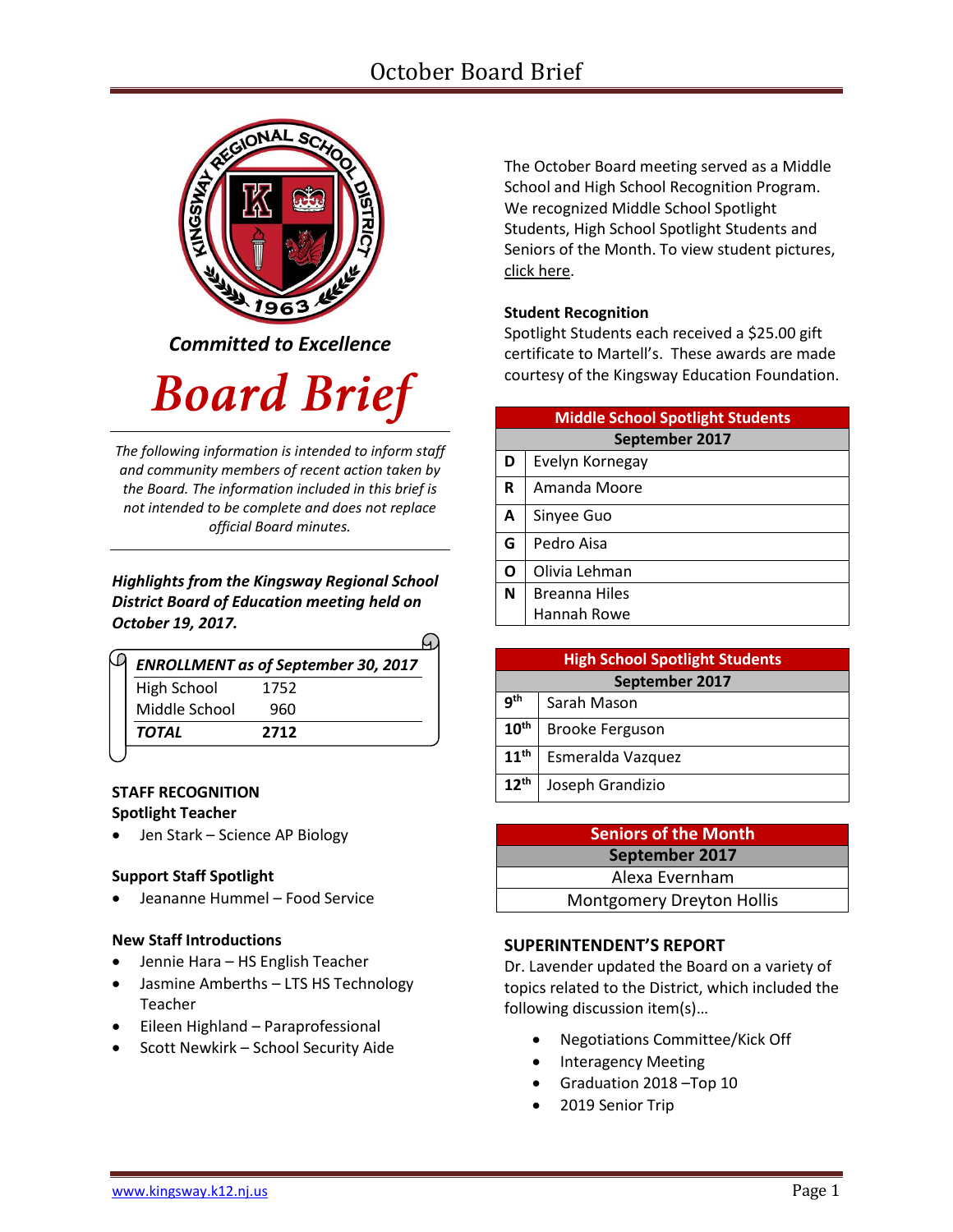#### **PRESENTATIONS**

• Technology Update – Mr. Iocona

#### **ATTENDANCE SUMMARY**

*2017-2018 Monthly Average % of Students in Attendance for* September*:*

| 2017-2018 Monthly Average %<br>of Students in Attendance |           |                                         |                            |
|----------------------------------------------------------|-----------|-----------------------------------------|----------------------------|
| Grade<br>Level                                           | Sept<br>% | 2017-<br>2018<br><b>YTD</b><br>Avg<br>% | Past<br>6 Year<br>Avg<br>% |
| 7                                                        | 97.4      | 97.4                                    | 95.4                       |
| 8                                                        | 97.1      | 97.1                                    | 94.8                       |
| <b>Total MS</b><br>Average                               | 97.3      | 97.3                                    | 95.1                       |
| 9                                                        | 96.0      | 96.0                                    | 94.7                       |
| 10                                                       | 96.2      | 96.2                                    | 94.0                       |
| 11                                                       | 96.2      | 96.2                                    | 93.1                       |
| 12                                                       | 96.4      | 96.4                                    | 92.0                       |
| <b>Total HS</b><br>Average                               | 96.2      | 96.2                                    | 93.4                       |
| <b>District</b><br>Average                               | 96.7      | 96.7                                    | 94.2                       |

#### **PERSONNEL**

#### **District Employment**

- Non-Certified Staff:
	- Charles Armstrong (Bus Driver)
- Schedule "B":
	- Various positions were approved.
- Substitute:
	- Lisa Casterioto (Per Diem Substitute Cafeteria Worker)
	- Bill Morgan (Per Diem Substitute Teacher)

#### **High School Employment**

- Resignation:
	- David Murnane (History Teacher)
- Schedule "B":
	- Various positions were approved.
- Leave of Absence:
	- Laura Newton (SPED Teacher)

#### **Middle School Employment**

- Certified Staff:
	- Aileen Parker (Paraprofessional)
	- Kimberly Pinkham (Media Specialist)
	- Sharon Young (Paraprofessional)
- Schedule "B":
	- Various positions were approved.
- Leave of Absence:
	- Roberta Burlock (SPED Teacher)

#### **FUNDRAISERS**

- **10/23/2017 to 11/4/2017 National Honor Society.** The National Honor Society will be selling t-shirts. The funds earned will support the club.
- **10/30/2017 to 11/14/2017 Senior Choir.** The Senior Choir will be selling Yankee Candles. The funds earned will support a NYC Trip.
- **10/31/2017 to 11/10/2017 Softball team.**  The softball team will be selling apparel. The funds earned provide the team with food at the games.
- **11/2017 Softball team.** The Softball team will be working with clean communities. The funds earned will support team building events, coaches apparel and a Go Pro.
- **Between 11/2017 and 5/2018 Dragons Helping Dragons.** The Dragons Helping Dragons will be having a silent basket auction. The funds earned will support families in need.
- **11/2017 to 2/2018 Foreign Language Club.**  The Foreign Language Club will be collecting shoes. The shoes will be donated to people in need.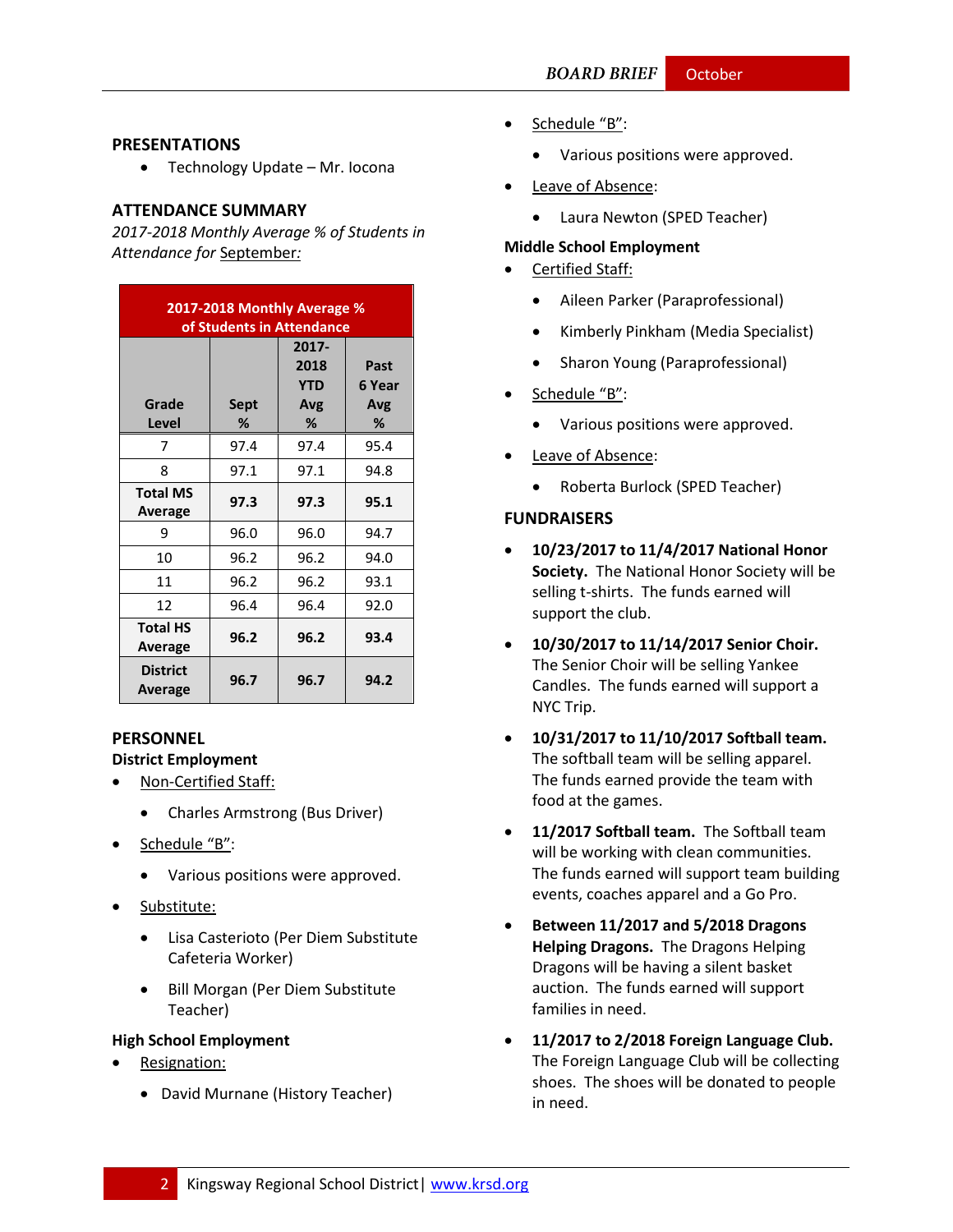- **11/1/2017 to 11/3/2017 Middle School.** The Middle School will be collecting donations to order boxes of books. The funds collected will help restock a library in Texas that was destroyed by the hurricane.
- **11/1/2017 to 12/15/2017 World Wildlife Fund Club.** The World Wildlife Fund Club will be selling t-shirts. The funds earned will support the club.
- **11/14/2017 to 12/1/2017 Foreign Language Club.** The Foreign Language Club will be selling candy. The funds earned will support the club trips.
- **11/15/2017, 2/21/2018 and 5/23/2018 Dragons Helping Dragons.** The Dragons Helping Dragons will be selling cupcakes and baked goods. The funds earned will support families in need.
- **11/20/2017 Class of 2020.** The Class of 2020 will be selling t-shirts and will be selling items at the concession stand. The funds earned will support the class of 2020.

#### **FIELD TRIPS/ASSEMBLIES**

- **10/28/2017 –** The Habitat for Humanity Club will be traveling to a house build.
- **Between 11/1/2017 to 7/1/2018 –** Rotating groups will work with FURever as Friends Pet Reading Program.
- **Between 11/2017 and 6/2018 –** The S.T.E.P classes will be traveling to the locations listed below to assist students in becoming familiar with community and life after graduation.
	- Kennedy Hospital
	- Mullica Hill Shopping Village
	- Ganttown Square (DMV)
	- Turnersville Square Shopping Center
	- Ry's Bagels
	- Holding Hands Child Care
- **11/18/2017 –** Spectrum/GSA group will be traveling to NJ GSA State Forum for education and advocacy.
- **11/18/2017 –** The Habitat for Humanity Club will be traveling to a house build.
- **11/15/2017, 12/13/2017, 1/17/2018, 2/7/2018, 2/21/2018 and 4/18/2018 –** The SURE group will be traveling to Summit Planning Meeting to be college and career ready.
- **11/28/2017 –** The SURE group will be traveling to SIA Fall Training to be college and career ready
- **11/30/2017 –** The Anti-Bullying Club will be traveling to Harker School to teach mini lessons to students about anti-bullying.
- **12/13/2017 –** The Gospel Choir will be traveling to Holy Name in Mullica Hill, NJ to perform.
- **12/15/2017 –** The Spanish 4 and AP Spanish Classes will be traveling to NYC for an education field trip.
- **5/16/2018 –** The Senior Choir will be traveling to NYC to perform and attend a Broadway show.
- **06/14/2018 –** The Class of 2018 will be traveling to Clementon Park and Splash Word for a class trip.

#### **RESEARCH PROJECT(S)**

 A research project will be conducted to help with Kingsway's focus on improving student achievement and will us Data Wise Improvement Process.

#### **EMERGENCY DRILLS/CALLS**

| School/     | <b>Time</b>     | <b>Drill</b>      |
|-------------|-----------------|-------------------|
| <b>Date</b> |                 |                   |
| <b>HS</b>   | Start: 11:45 AM | Evacuation by     |
| 09/05/2017  | End: 12:02 PM   | <b>Fire Alarm</b> |
| <b>HS</b>   | Start: 09:49 AM | Precautionary     |
| 09/20/2017  | End: 10:00 AM   | Lockdown          |
| <b>HS</b>   | Start: 08:25 AM | Evacuation        |
| 09/22/2017  | End: 09:03 AM   | Drill (stage 1    |
|             |                 | and $2)$          |
| <b>MS</b>   | Start: 09:30 AM | <b>Fire Drill</b> |
| 09/14/2017  | End: 09:45 AM   |                   |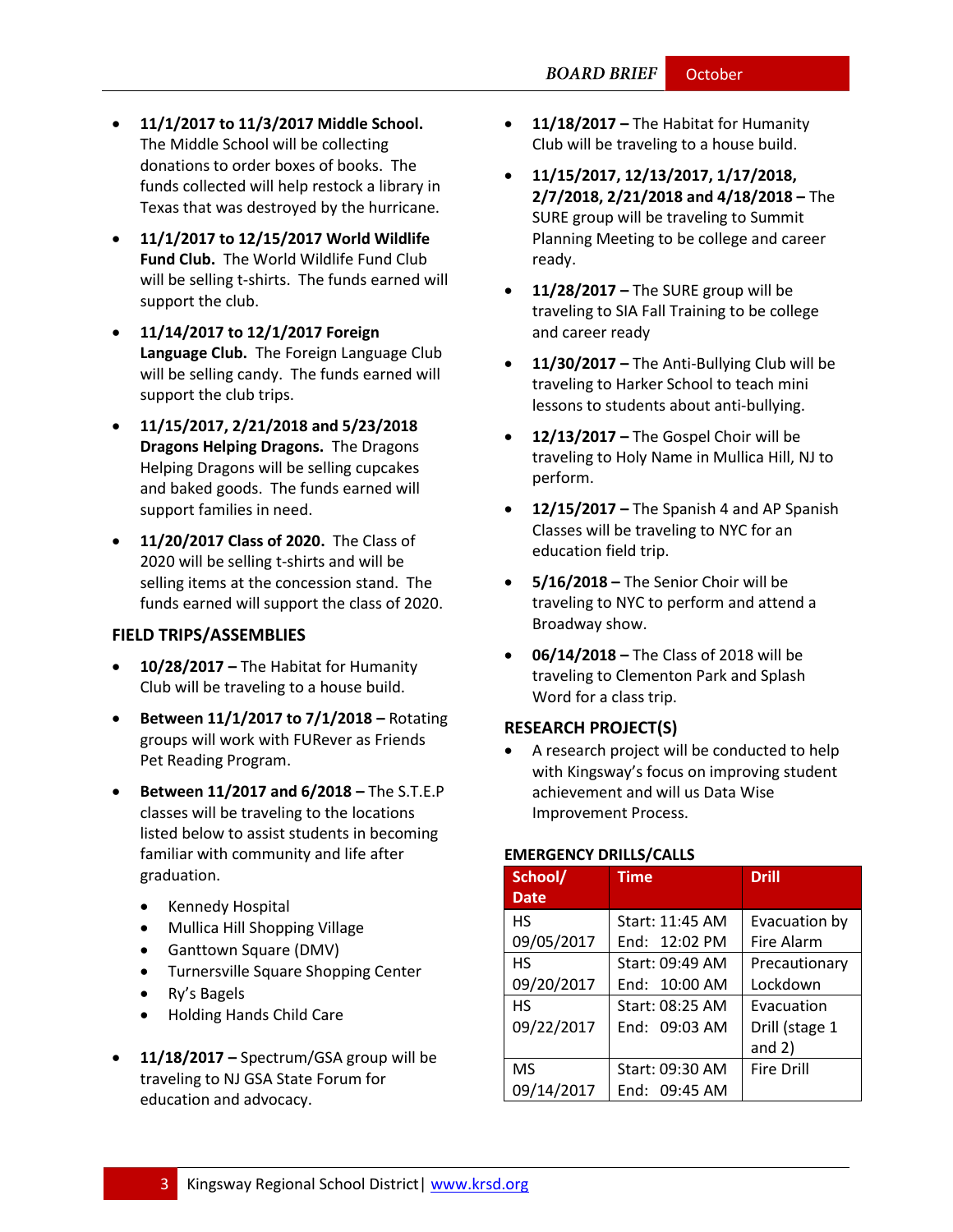| School/<br><b>Date</b> | Time            | <b>Drill</b> |
|------------------------|-----------------|--------------|
| <b>MS</b>              | Start: 01:43 PM | Lockdown     |
| 09/27/2017             | End: 01:48 PM   | Drill        |

### **[POLICY](http://www.straussesmay.com/seportal/Public/DistrictPolicyTOC.aspx?id=f0cc945ef3894b8d9ad5f87d948ca425&PolicyID=)**

The Board recommended the following for **FIRST** reading for revisions and/or adoption.

None

The Board recommended the following for **SECOND** reading for revisions and/or adoption.

• None

#### **PROGRAMS**

The Board approved the following programs:

 Nursing Services Plan 2017-2018 School Year

#### **SCHOLARSHIPS**

• None

# **OUT OF DISTRICT/TWILIGHT PLACEMENT**

The Board approved the following out of district/twilight placement:

Commission for the blind

| Level of<br><b>Service</b> | Cost       | <b>Dates</b> |
|----------------------------|------------|--------------|
|                            | \$1,900.00 | $9/1/2017 -$ |
|                            |            | 6/30/2018    |

# **BUSINESS, FACILITIES & FINANCE**

- **The Board approved the Board Secretary's Report and Bill List.**
- **Receipt and Acceptance of Student Activity and Athletic Account Financial Reports.** The Board accepts as filed the Middle School, High School and Athletic financial reports for the period ending September 30, 2017.
- **Transportation Jointures.**
- The Board approved a transportation jointure with the Logan Township Board of Education from 10/2/2017 through 6/30/2018 for a midday run from Center Square School to home at a cost of \$109.95 per day.
- The Board approved a transportation jointure with the Washington Township Board of Education from 9/27/2017 through 6/12/2018 to Gloucester County Institute of Technology for a homeless student at a cost of \$11.27 per day for a total jointure cost of \$1,882.09.
- The Board approved a transportation jointure with the East Greenwich School District Board of Education from 10/2/2017 through 11/30/2017, Route EG18 AM for a displaced student at a cost of \$90.76 per diem as needed.
- The Board approved a transportation jointure with the East Greenwich School District Board of Education from 10/2/2017 through 11/30/2017, Route EG04 PM for a displaced student at a cost of \$80.59 per diem as needed.
- **Facility Use Waiver.** The Board approved a waiver of the utility fee for Team Rebels Basketball and SJ Heat Fall Basketball Team from 9/15/2017 through 11/22/2017
- **EP Henry Donation.** The Board accepted a donation of paver blocks from EP Henry to construct an outdoor classroom at the Middle School.
- **Tri County Conference.** The Board approved the Tri County Conference 2018- 2019 Proposed budget as follow:
	- Tri County Conference as \$1,450.00 per school.
	- 2018-2019 Ticket Prices for all events are \$3.00 for Adults and \$2.00 for Students and Senior Citizens.